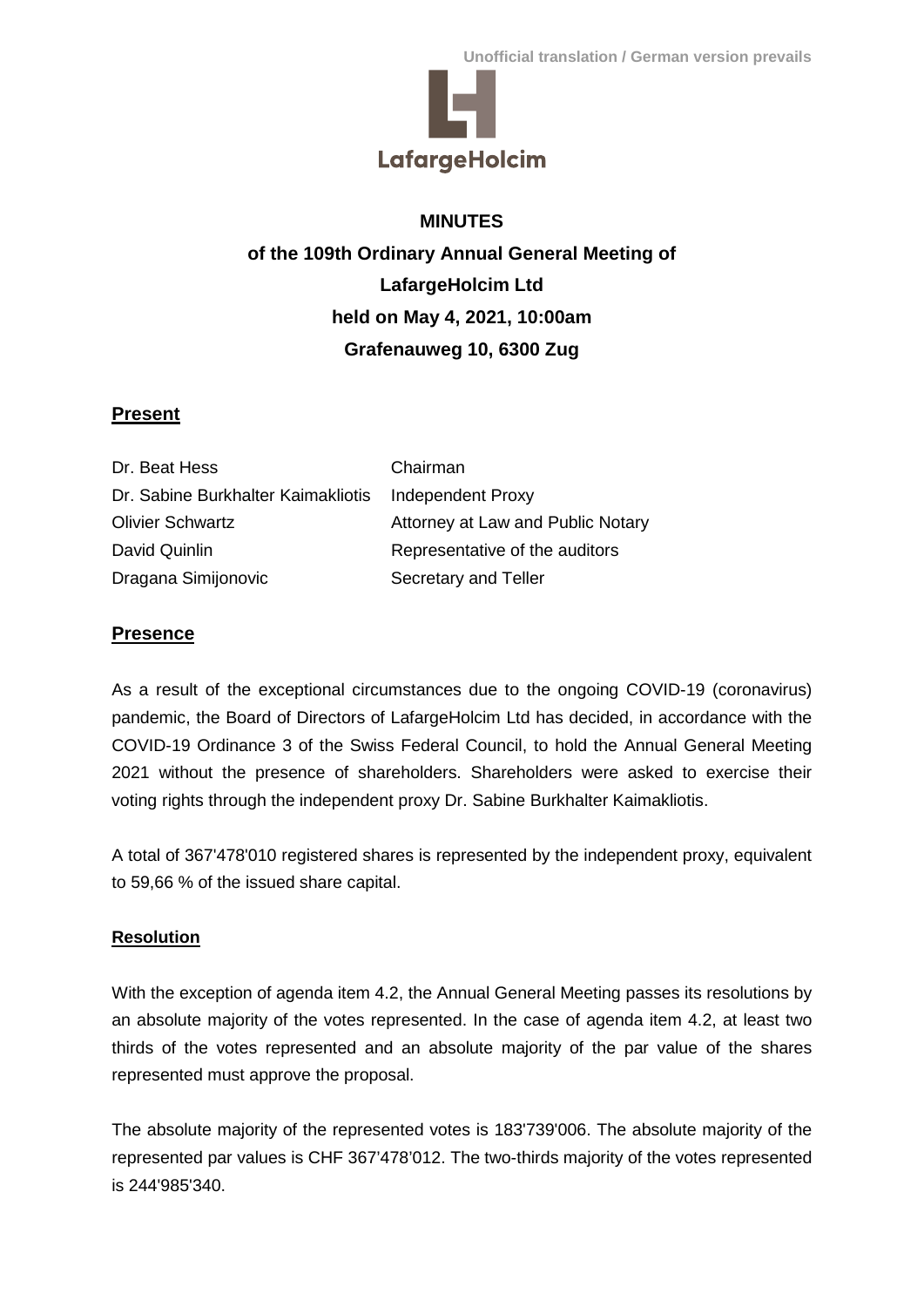## **Constitution**

Dr. Beat Hess, Chairman of the Board of Directors, takes the chair and declares the meeting open.

Dragana Simijonovic is appointed Secretary and Teller.

The Chairman notes that this Annual General Meeting has been convened in compliance with the legal requirements and the Articles of Incorporation, with announcement of the agenda and motions of the Board of Directors. The requirements stipulated by law and in the Articles of Incorporation for documents to be made available have been met. No use was made of the option provided by Art 11 para. 3 of the Articles of Association to request that additional issues be included on the agenda. The shareholders had the opportunity to address questions to the company. These were answered to the shareholders timely prior to today's Annual General Meeting.

## **Agenda**

#### **Item 1**

**Management report, annual consolidated financial statements of the Group, annual financial statements of LafargeHolcim Ltd, and compensation report; auditor's reports**

#### **Item 1.1**

**Approval of the management report, the annual consolidated financial statements of the Group, and the annual financial statements of LafargeHolcim Ltd**

The Chairman points out that the Annual Report for 2020 was made available for consultation 20 days prior to the Annual General Meeting at the registered office of the Company and sent to shareholders upon request. The shareholders have been notified in writing about this. From February 26, 2021, the report could be consulted on the LafargeHolcim homepage.

The annual consolidated financial statements of the Group and the annual financial statements of LafargeHolcim Ltd have been audited by the auditors, Deloitte AG. The representatives of the auditors, upon consultation, stated before the meeting that no additional comments have to be made by the auditors.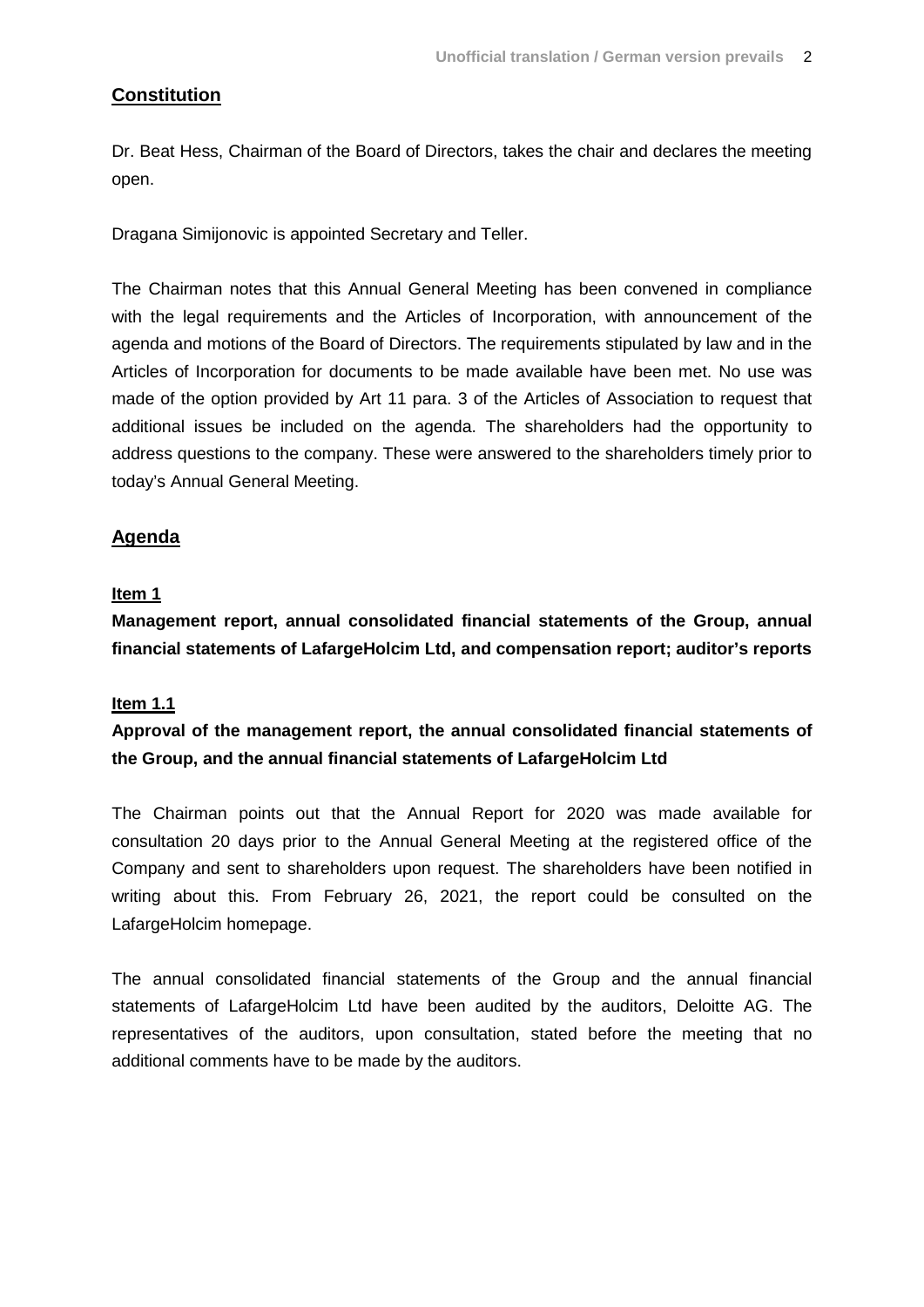The Chairman puts the agenda item to the vote.

The management report, annual consolidated financial statements of the Group and annual financial statements of LafargeHolcim Ltd are approved by:

| 364'484'347 | votes in favour (99.19 %) to |
|-------------|------------------------------|
| 377'627     | votes against (0.10 %) and   |
| 2'616'036   | abstentions (0.71 %)         |

## **Item 1.2 Advisory vote on the compensation report**

The Chairman puts the agenda item to the advisory vote.

The compensation report 2020 is approved in the advisory vote by:

| 335'988'069 | votes in favour (91.43 %) to |
|-------------|------------------------------|
| 27'962'442  | votes against (7.61 %) and   |
| 3'527'499   | abstentions (0.96 %)         |

#### **Item 2**

## **Discharge of the members of the Board of Directors and the persons entrusted with management**

The Chairman notes that for this agenda item the members of the Board of Directors and other persons who have participated in management are not entitled to vote, that the number of shares represented and therefore the absolute majority is reduced accordingly.

The Chairman puts the agenda item to the vote.

The discharge of the members of the Board of Directors and the persons entrusted with management of LafargeHolcim Ltd during the 2020 financial year is granted by:

| 309'735'276 | votes in favour (97.68 %) to |
|-------------|------------------------------|
| 1'432'724   | votes against (0.45 %) and   |
| 5'931'395   | abstentions (1.87 %)         |

#### **Item 3**

**Appropriation of available earnings and distribution payable out of capital contribution reserves**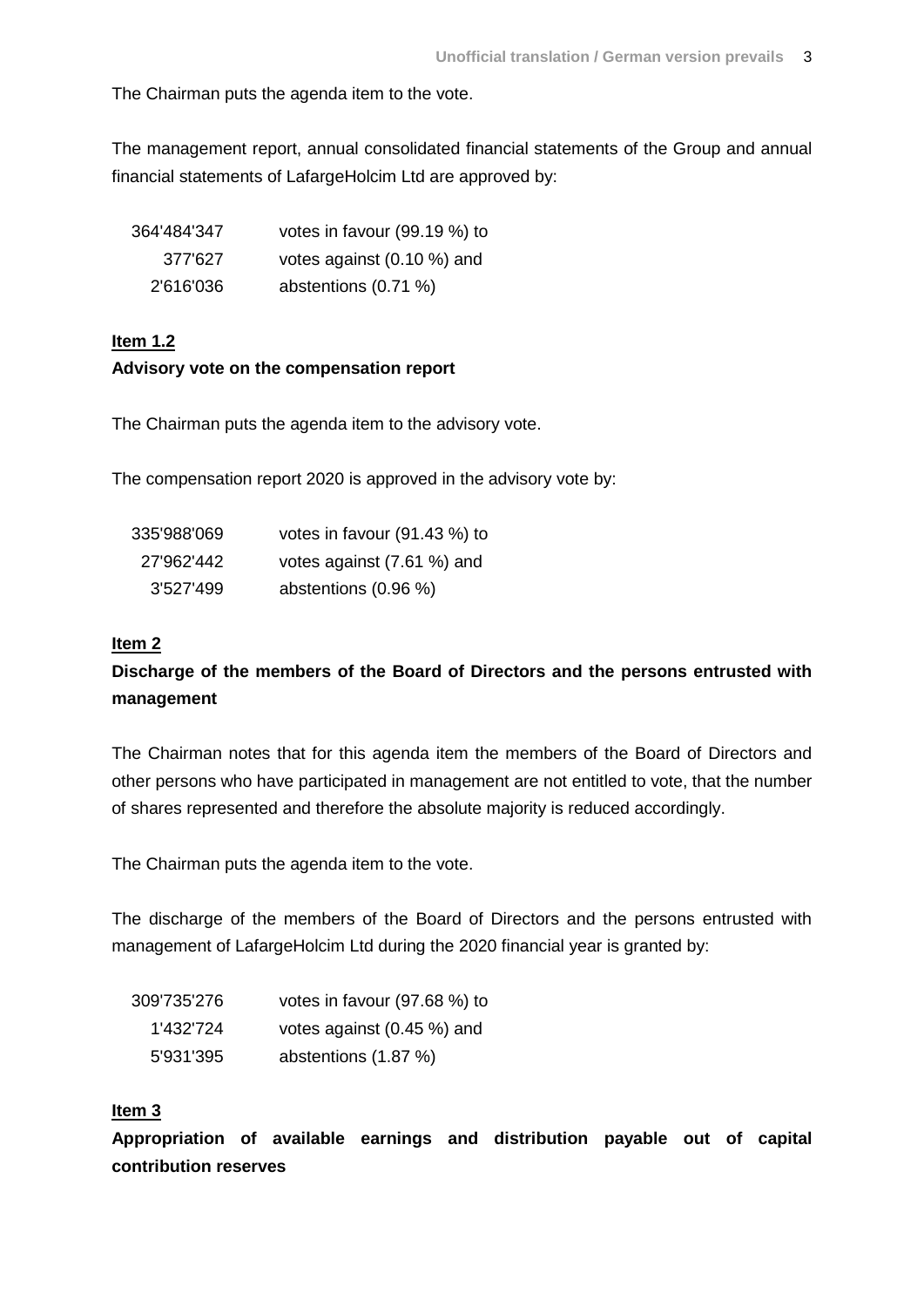## **Item 3.1 Appropriation of available earnings**

The Chairman puts the agenda item that the available earnings of CHF 14,824 million be carried forward to the new account to the vote.

The motion by the Board of Directors on the appropriation of the available earnings is approved by the Annual General Meeting by:

| 366'224'902 | votes in favour (99.66 %) to |
|-------------|------------------------------|
| 806'566     | votes against (0.22 %) and   |
| 446'542     | abstentions (0.12 %)         |

#### **Item 3.2**

#### **Distribution payable out of capital contribution reserves**

On behalf of the Board of Directors, the Chairman proposes the distribution from capital contribution reserves of CHF 2.00 per registered share of CHF 2.00 par value up to an amount of CHF 1 224 million. The Company will abstain from making any distribution with respect to the treasury shares held by the Company and by its affiliates at the time of the distribution. Payment is expected to be made on May 12, 2021.

The Chairman puts the motion to the vote.

The motion by the Board of Directors on the determination of the payout is approved by the Annual General Meeting by:

| 366'748'700 | votes in favour (99.81 %) to |
|-------------|------------------------------|
| 345'079     | votes against (0.09 %) and   |
| 384'231     | abstentions $(0.10 \%)$      |

**Item 4 Amendment of Articles of Incorporation** 

## **Item 4.1**

## **Change of name of holding company**

On behalf of the Board of Directors, the Chairman proposes to change the name of the holding company from LafargeHolcim Ltd to Holcim Ltd. The Board of Director's motion is to amend the first part of Art. 1 of the Articles of Incorporation as follows (changes are highlighted in italics):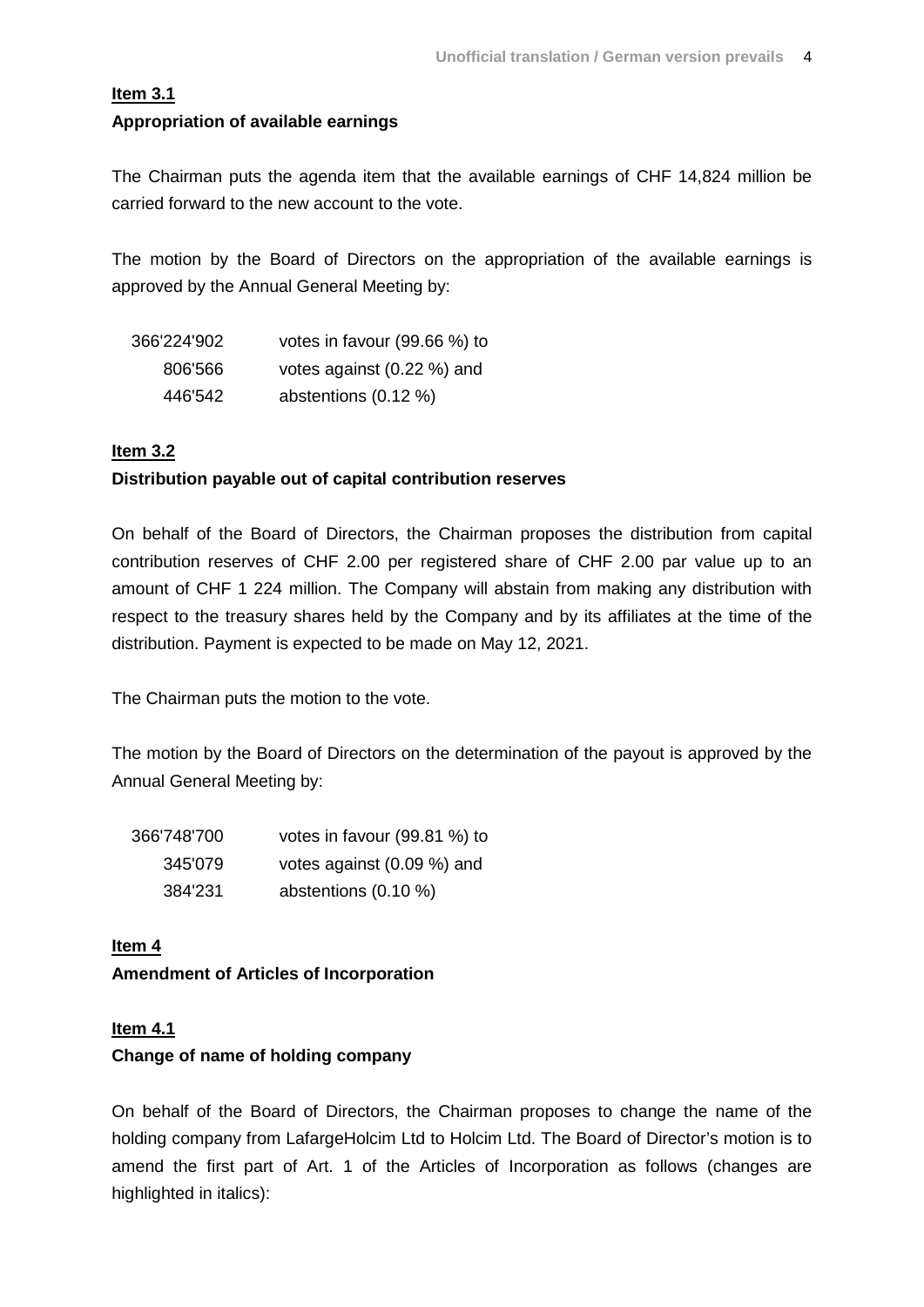### Article 1

Under the name *Holcim* Ltd (*Holcim* AG) (*Holcim* S.A.) shall exist a corporation under Swiss law, of undetermined duration […]

The Chairman puts the motion to the vote.

The motion by the Board of Directors on the change of name of the holding company is approved by the Annual General Meeting by:

| 366'228'068 | votes in favour (99.66 %) to |
|-------------|------------------------------|
| 726'528     | votes against (0.20 %) and   |
| 523'414     | abstentions $(0.14\%)$       |

#### **Item 4.2**

## **Change of registered office of holding company**

In addition, the Chairman, on behalf of the Board of Directors, proposes to move the registered office of the holding company from Rapperswil-Jona to Zug. The Board of Director's motion is to amend the second part of Art. 1 of the Articles of Incorporation as follows (changes are highlighted in italics):

#### Article 1

[…] with its registered office in *Zug* (Canton of *Zug*, Switzerland).

The Chairman puts the motion to the vote.

The motion by the Board of Directors on the change of the registered office of the holding company is approved by the Annual General Meeting with the qualified majority required by:

| 366'100'391 | votes in favour (99.62 %) to |
|-------------|------------------------------|
| 768'523     | votes against (0.21 %) and   |
| 609'096     | abstentions (0.17 %)         |

# **Item 5**

# **Re-elections and elections**

Before proceeding to the elections, the Chairman bid farewell to Mr. Oscar Fanjul, who has been a member of LafargeHolcim's Board of Directors since the merger of Lafarge with Holcim and does not stand for re-election. The Chairman thanks Mr. Oscar Fanjul on behalf of the entire Board of Directors for his great commitment to the company and wishes him all the best for the future.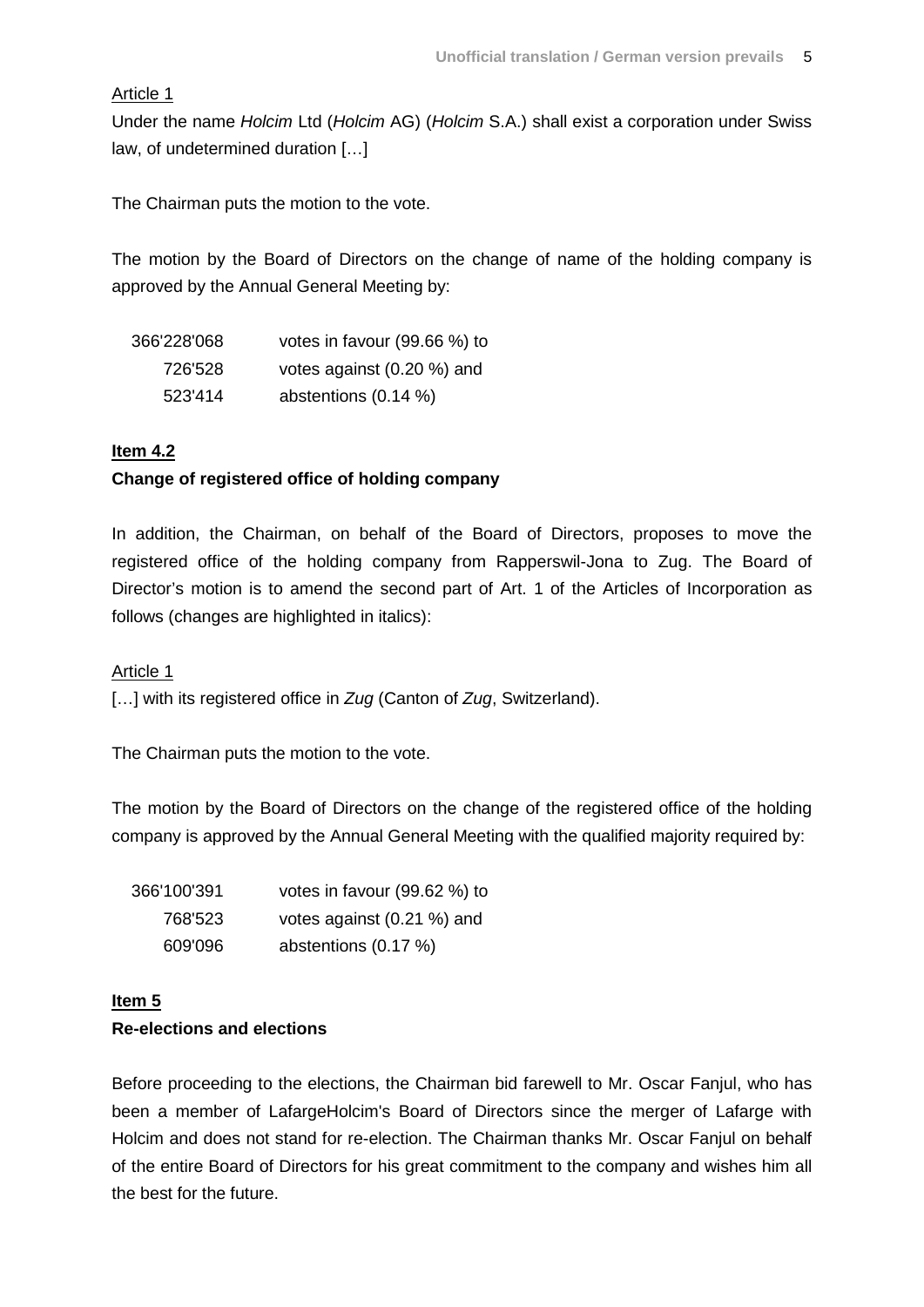## **Item 5.1**

**Re-elections of members of the Board of Directors and re-election of the chairman of the Board of Directors**

On behalf of the Board of Directors, the Chairman proposes all Board members who stand for re-election to be re-elected as members of the Board of Directors for a term of office of one year, expiring after the completion of the Annual General Meeting 2022.

The Chairman puts agenda items 5.1.1 to 5.1.11 to vote.

# **5.1.1 Re-election of Dr. Beat Hess as a member and re-election as chairman of the Board of Directors**

The Annual General Meeting re-elects Dr. Beat Hess by:

| 357'983'519 | votes in favour (97.42 %) to |
|-------------|------------------------------|
| 6'321'548   | votes against (1.72 %) and   |
| 3'172'943   | abstentions (0.86 %)         |

for a further term of office of one year as a member of the Board of Directors and as chairman of the Board of Directors.

## **5.1.2 Re-election of Prof. Dr. Philippe Block as a member of the Board of Directors**

The Annual General Meeting re-elects Prof. Dr. Philippe Block by:

| 359'534'591 | votes in favour (97.84 %) to |
|-------------|------------------------------|
| 5'265'005   | votes against (1.43 %) and   |
| 2'678'414   | abstentions (0.73 %)         |

for a further term of office of one year as member of the Board of Directors.

#### **5.1.3 Re-election of Kim Fausing as a member of the Board of Directors**

The Annual General Meeting re-elects Kim Fausing by:

| 359'039'610 | votes in favour (97.71 %) to |
|-------------|------------------------------|
| 5'709'718   | votes against (1.55 %) and   |
| 2'728'682   | abstentions (0.74 %)         |

for a further term of office of one year as member of the Board of Directors.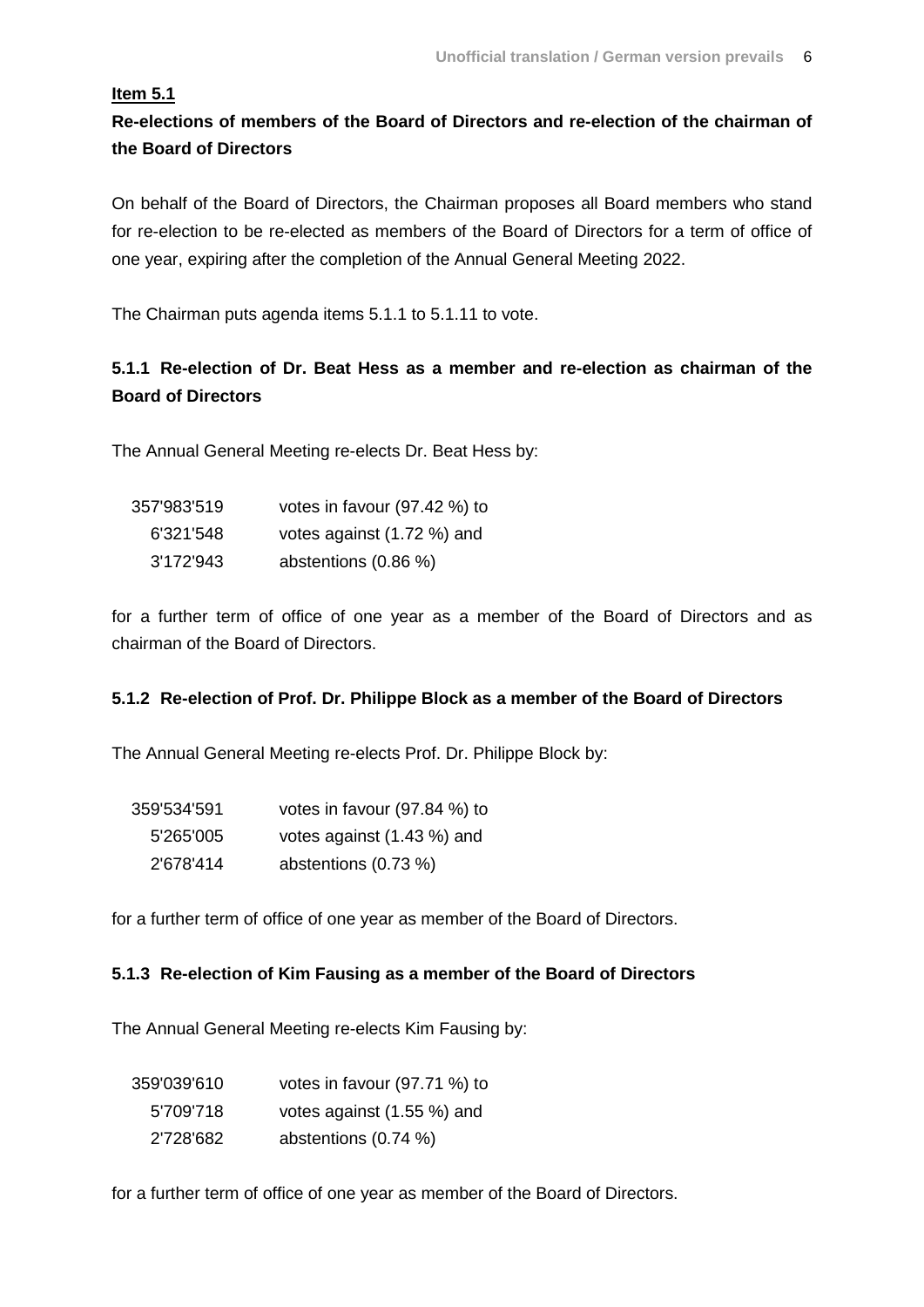#### **5.1.4 Re-election of Colin Hall as a member of the Board of Directors**

The Annual General Meeting re-elects Colin Hall by:

| 334'194'698 | votes in favour (90.94 %) to |
|-------------|------------------------------|
| 32'473'669  | votes against (8.84 %) and   |
| 809'643     | abstentions (0.22 %)         |

for a further term of office of one year as member of the Board of Directors.

## **5.1.5 Re-election of Naina Lal Kidwai as a member of the Board of Directors**

The Annual General Meeting re-elects Naina Lal Kidwai by:

| 363'705'405 | votes in favour (98.97 %) to |
|-------------|------------------------------|
| 1'057'125   | votes against (0.29 %) and   |
| 2'715'480   | abstentions (0.74 %)         |

for a further term of office of one year as member of the Board of Directors.

### **5.1.6 Re-election of Patrick Kron as a member of the Board of Directors**

The Annual General Meeting re-elects Patrick Kron by:

| 304'439'900 | votes in favour $(82.85\%)$ to |
|-------------|--------------------------------|
| 62'301'431  | votes against (16.95 %) and    |
| 736'679     | abstentions (0.20 %)           |

for a further term of office of one year as member of the Board of Directors.

#### **5.1.7 Re-election of Adrian Loader as a member of the Board of Directors**

The Annual General Meeting re-elects Adrian Loader by:

| 344'630'709 | votes in favour $(93.78\%)$ to |
|-------------|--------------------------------|
| 20'157'560  | votes against (5.49 %) and     |
| 2'689'741   | abstentions $(0.73\%)$         |

for a further term of office of one year as member of the Board of Directors.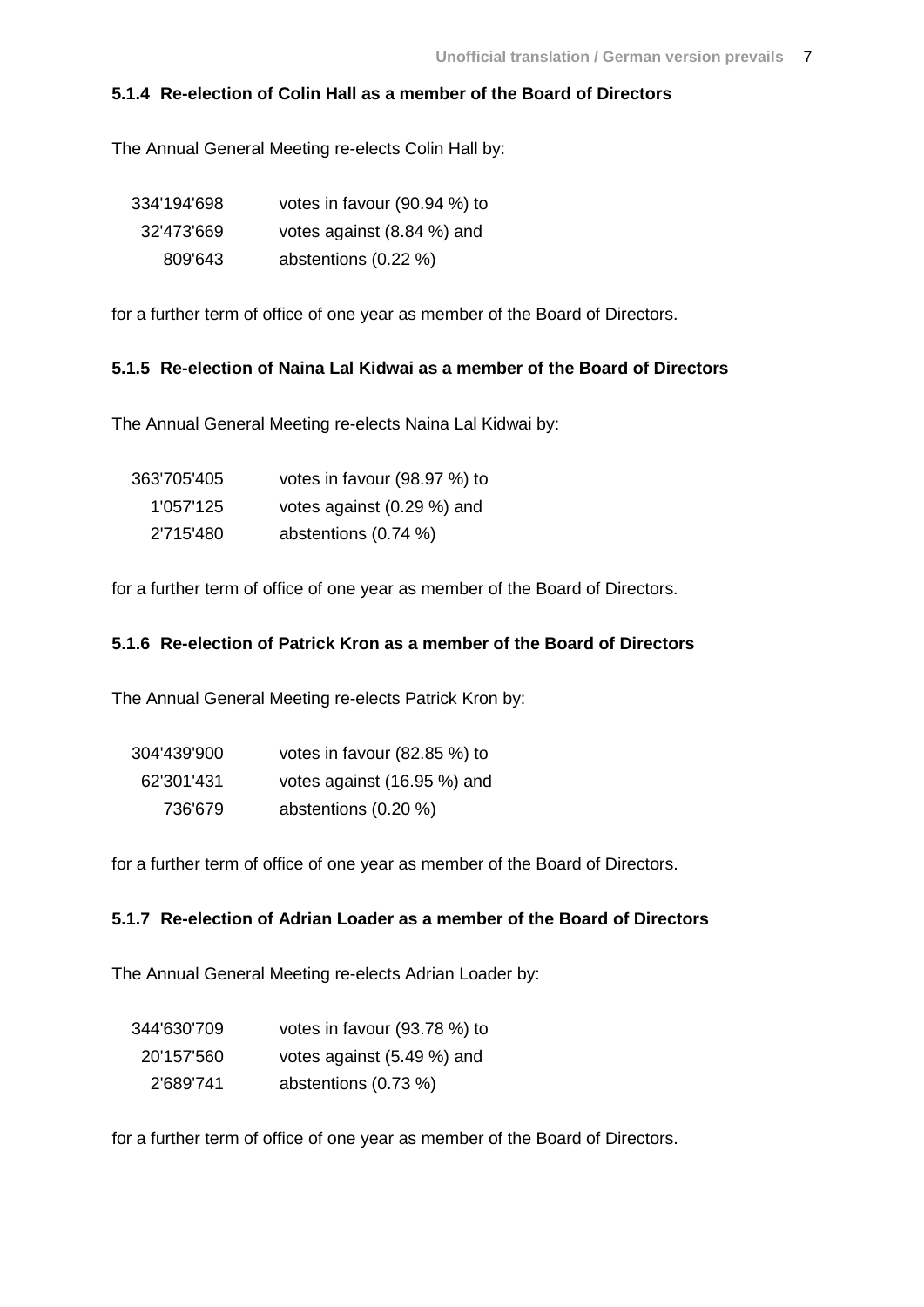#### **5.1.8 Re-election of Jürg Oleas as a member of the Board of Directors**

The Annual General Meeting re-elects Jürg Oleas by:

| 359'470'888 | votes in favour (97.83 %) to |
|-------------|------------------------------|
| 5'346'636   | votes against (1.45 %) and   |
| 2'660'486   | abstentions (0.72 %)         |

for a further term of office of one year as member of the Board of Directors.

#### **5.1.9 Re-election of Claudia Sender Ramirez as a member of the Board of Directors**

The Annual General Meeting re-elects Claudia Sender Ramirez by:

| 294'800'852 | votes in favour (80.22 %) to |
|-------------|------------------------------|
| 70'005'712  | votes against (19.05 %) and  |
| 2'671'446   | abstentions (0.73 %)         |

for a further term of office of one year as member of the Board of Directors.

## **5.1.10 Re-election of Hanne Birgitte Breinbjerg Sørensen as a member of the Board of Directors**

The Annual General Meeting re-elects Hanne Birgitte Breinbjerg Sørensen by:

| 308'484'601 | votes in favour (83.95 %) to |
|-------------|------------------------------|
| 58'294'347  | votes against (15.86 %) and  |
| 699'062     | abstentions (0.19 %)         |

for a further term of office of one year as member of the Board of Directors.

#### **5.1.11 Re-election of Dr. Dieter Spälti as a member of the Board of Directors**

The Annual General Meeting re-elects Dr. Dieter Spälti by:

| 347'098'516 | votes in favour (94.45 %) to |  |
|-------------|------------------------------|--|
| 17'824'442  | votes against (4.85 %) and   |  |
| 2'555'052   | abstentions (0.70 %)         |  |

for a further term of office of one year as a member of the Board of Directors.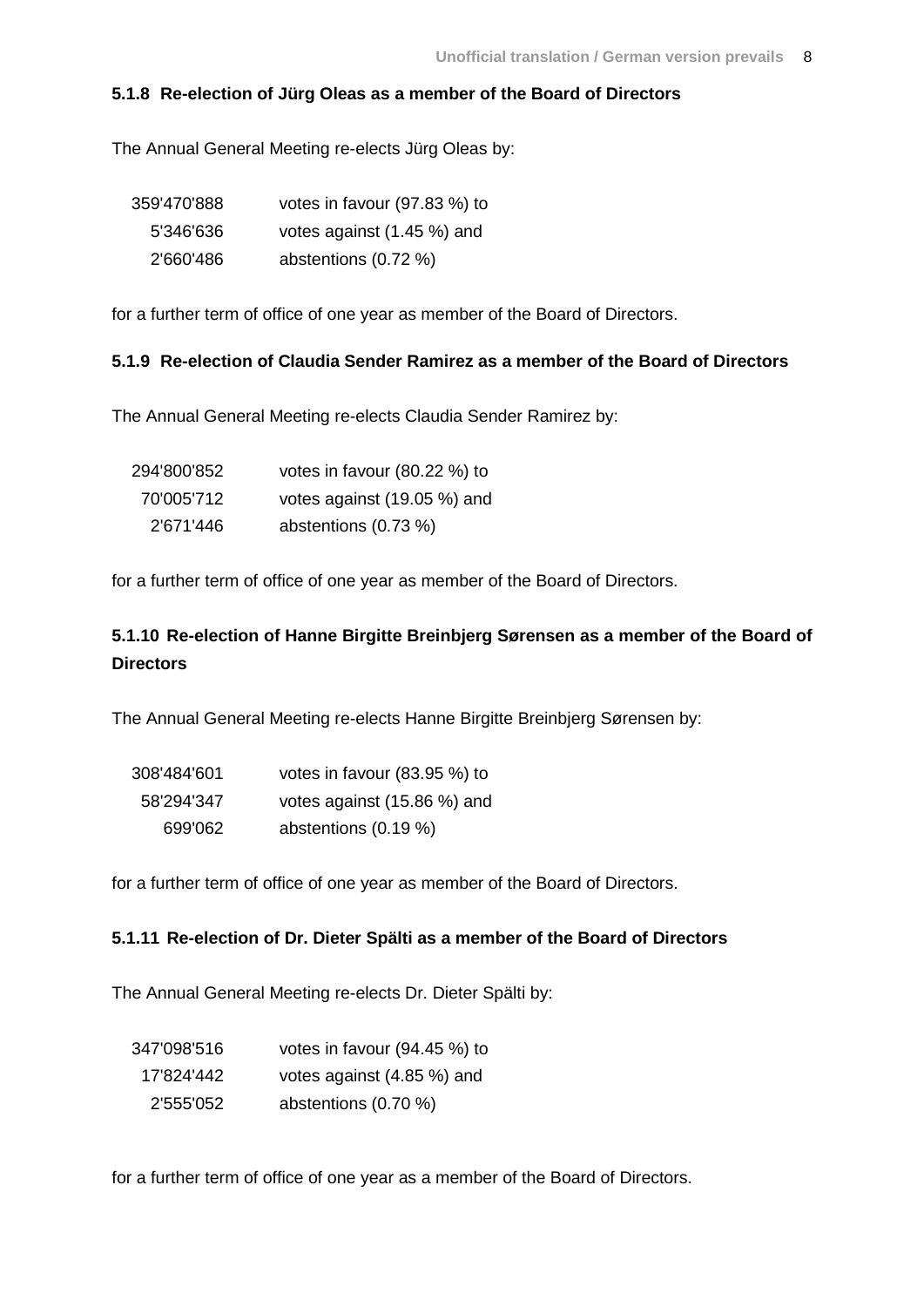The Chairman notes that all re-elected members of the Board of Directors have previously declared their acceptance of their possible re-election.

#### **Item 5.2**

#### **Election of a member of the Board of Directors**

On behalf of the Board of Directors, the Chairman proposes Jan Jenisch - in addition to his function as CEO - to be elected as member of the Board of Directors for a term of office of one year, expiring after the completion of the Annual General Meeting 2022.

The Chairman puts agenda item 5.2.1 to vote.

#### **5.2.1 Election of Jan Jenisch as a member of the Board of Directors**

The Annual General Meeting elects Jan Jenisch by:

| 344'154'143 | votes in favour (93.66 %) to |
|-------------|------------------------------|
| 22'497'372  | votes against (6.12 %) and   |
| 826'495     | abstentions (0.22 %)         |

for a term of office of one year as a member of the Board of Directors.

The Chairman notes that Jan Jenisch has previously declared his acceptance of his possible election.

#### **Item 5.3**

## **Re-elections of members of the Nomination, Compensation & Governance Committee**

On behalf of the Board of Directors, the Chairman proposes all members of the Nomination, Compensation & Governance Committee who stand for re-election to be re-elected for a term of office of one year, expiring after the completion of the Annual General Meeting 2022.

The Chairman puts agenda items 5.3.1 to 5.3.4 to vote.

## **5.3.1 Re-election of Colin Hall as a member of the Nomination, Compensation & Governance Committee**

The Annual General Meeting re-elects Colin Hall by:

| 335'193'741 | votes in favour (91.21 %) to |
|-------------|------------------------------|
| 31'328'531  | votes against (8.53 %) and   |
| 955'738     | abstentions (0.26 %)         |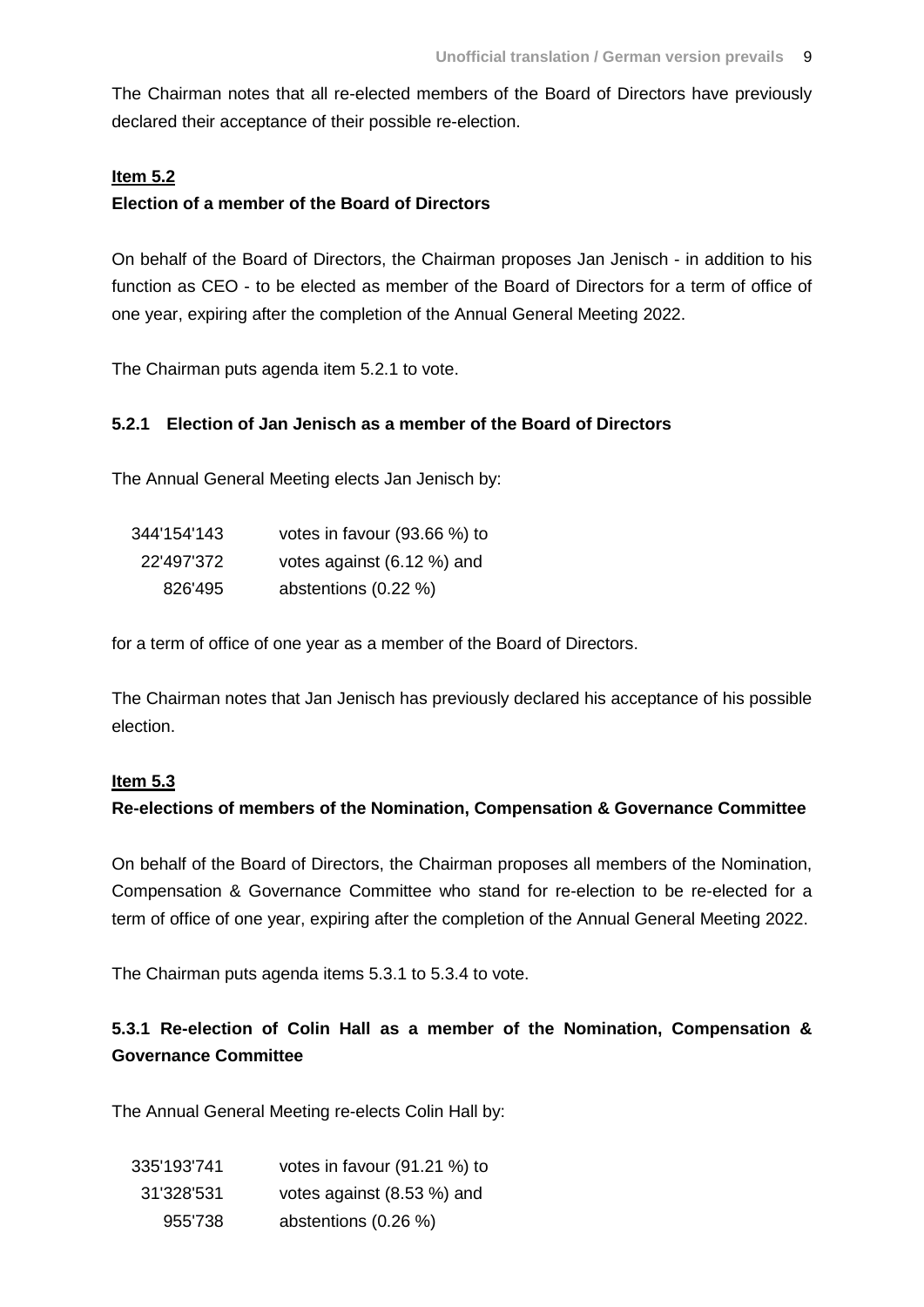for a further term of office of one year as a member of the Nomination, Compensation & Governance Committee.

# **5.3.2 Re-election of Adrian Loader as a member of the Nomination, Compensation & Governance Committee**

The Annual General Meeting re-elects Adrian Loader by:

| 339'084'576 | votes in favour (92.28 %) to |
|-------------|------------------------------|
| 25'593'302  | votes against (6.96 %) and   |
| 2'800'132   | abstentions (0.76 %)         |

for a further term of office of one year as a member of the Nomination, Compensation & Governance Committee.

## **5.3.3 Re-election of Claudia Sender Ramirez as a member of the Nomination, Compensation & Governance Committee**

The Annual General Meeting re-elects Claudia Sender Ramirez by:

| 299'729'486 | votes in favour (81.57 %) to |
|-------------|------------------------------|
| 64'906'614  | votes against (17.66 %) and  |
| 2'841'910   | abstentions (0.77 %)         |

for a further term of office of one year as a member of the Nomination, Compensation & Governance Committee.

# **5.3.4 Re-election of Hanne Birgitte Breinbjerg Sørensen as a member of the Nomination, Compensation & Governance Committee**

The Annual General Meeting re-elects Hanne Birgitte Breinbjerg Sørensen by:

| 312'763'013 | votes in favour (85.11 %) to |
|-------------|------------------------------|
| 53'756'541  | votes against (14.63 %) and  |
| 958'456     | abstentions (0.26 %)         |

for a further term of office of one year as a member of the Nomination, Compensation & Governance Committee.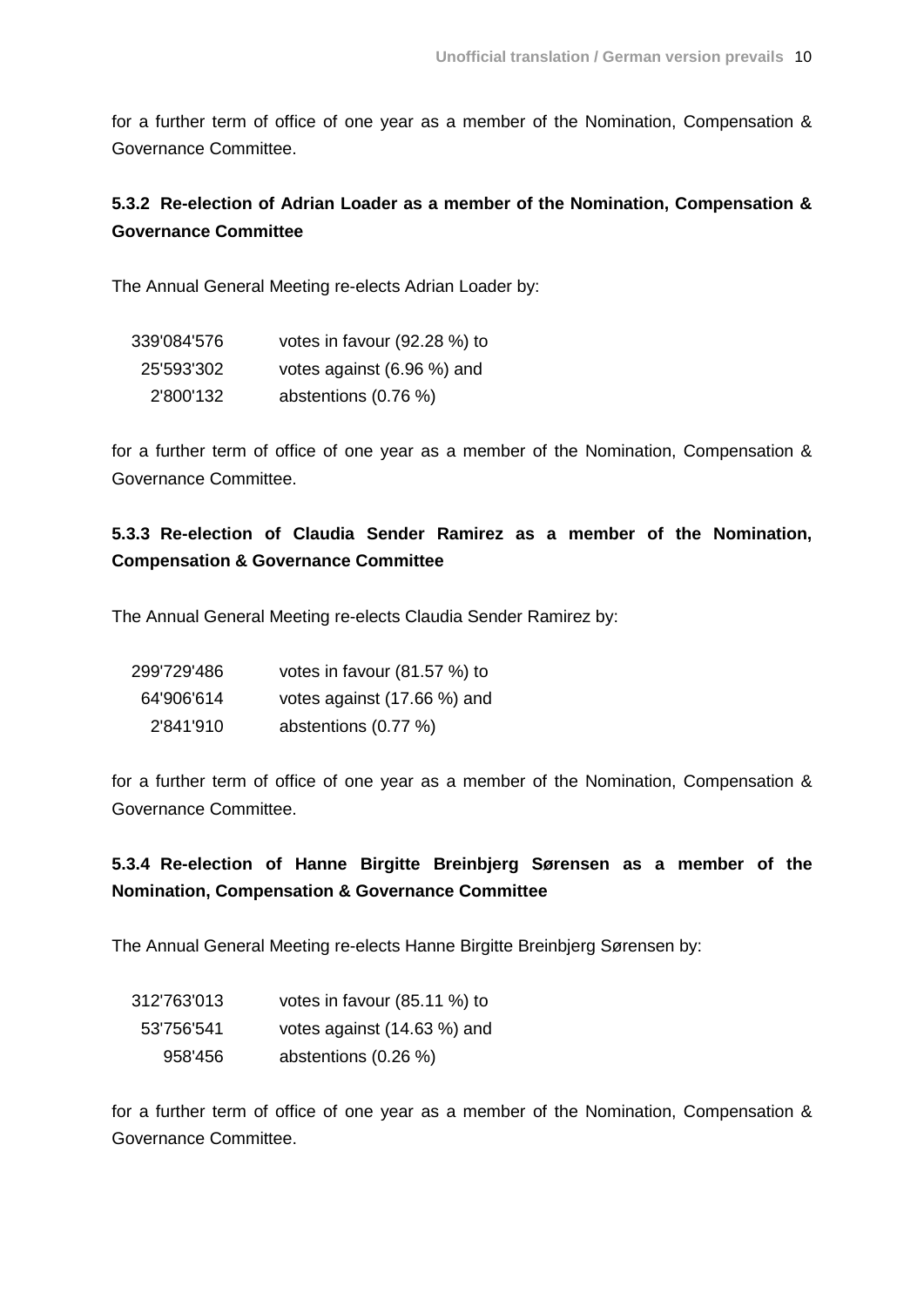## **Item 5.4 Election of a member of the Nomination, Compensation & Governance Committee**

On behalf of the Board of Directors, the Chairman proposes one new member to be elected to the Nomination, Compensation & Governance Committee for a term of office of one year, expiring after the completion of the Annual General Meeting 2022.

The Chairman puts agenda item 5.4.1 to the vote.

# **5.4.1 Election of Dr. Dieter Spälti as a member of the Nomination, Compensation & Governance Committee**

The Annual General Meeting elects Dr. Dieter Spälti by:

| 348'760'580 | votes in favour (94.90 %) to |
|-------------|------------------------------|
| 15'822'508  | votes against (4.31 %) and   |
| 2'894'922   | abstentions $(0.79\%)$       |

for a term of office of one year as a member of the Nomination, Compensation & Governance Committee.

## **5.5**

## **Re-election of the auditor and re-election of the independent proxy**

## **5.5.1 Re-election of the auditor**

On behalf of the Board of Directors, the Chairman proposes that Deloitte AG, Zurich, be appointed as auditors for the financial year 2021.

The Chairman puts the agenda item to the vote.

The Annual General Meeting re-elects Deloitte AG, Zurich, as auditors for the financial year 2021 by:

| 366'157'187 | votes in favour (99.64 %) to |  |
|-------------|------------------------------|--|
| 765'323     | votes against (0.21 %) and   |  |
| 555'500     | abstentions $(0.15 \%)$      |  |

The Chairman notes that Deloitte AG has agreed to be mandated as auditors for the 2021 financial year.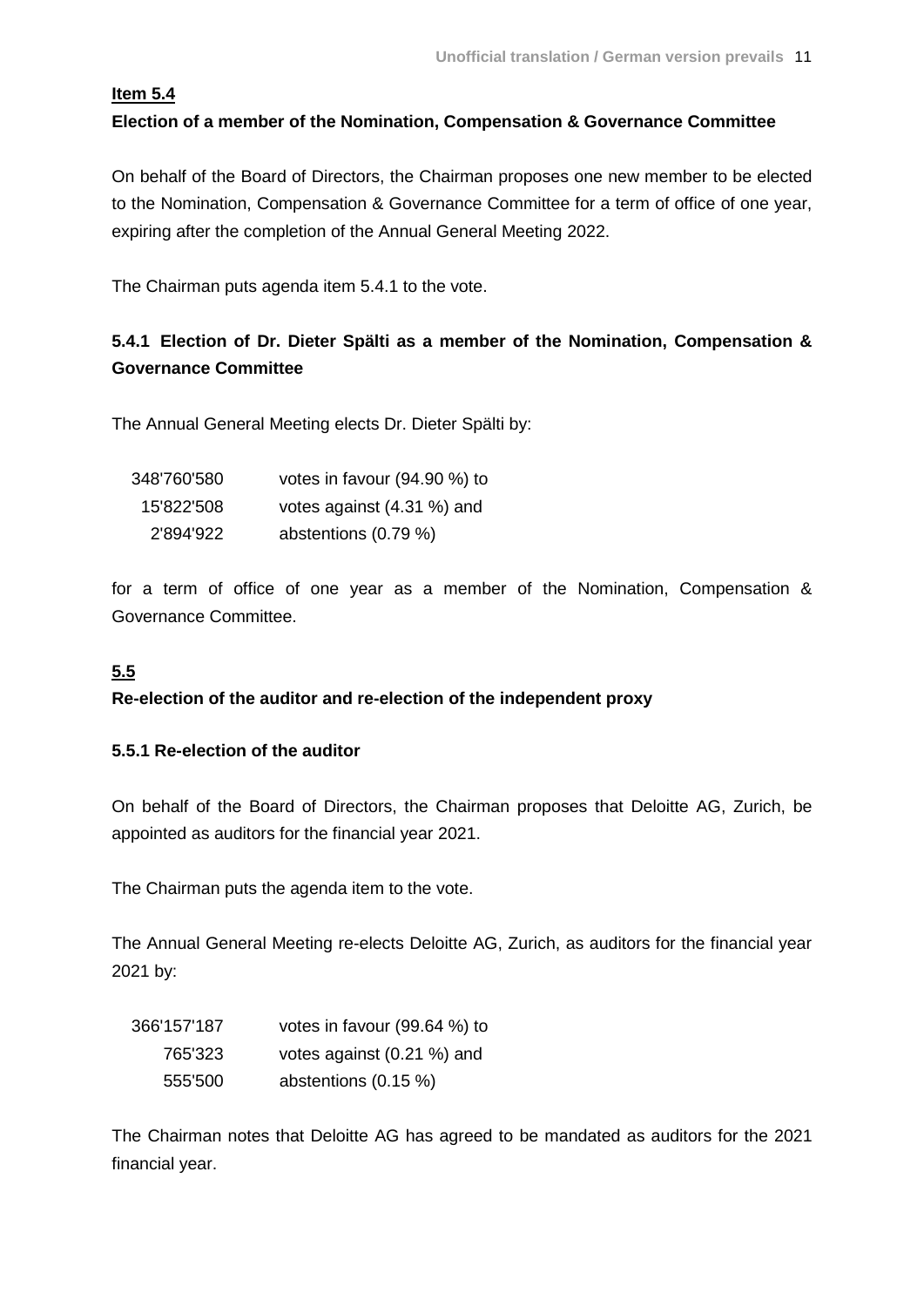#### **5.5.2 Re-election of the independent proxy**

On behalf of the Board of Directors, the Chairman proposes that Dr. Sabine Burkhalter Kaimakliotis of Voser Attorneys at Law be re-elected for a term of office of one year, expiring after the completion of the Annual General Meeting 2022.

The Chairman puts the agenda item to the vote.

The Annual General Meeting re-elects Dr. Sabine Burkhalter Kaimakliotis of Voser Attorney at Law as the independent proxy for a further term of office of one year.

| 366'701'476 | votes in favour (99.79 %) to |  |
|-------------|------------------------------|--|
| 268'901     | votes against (0.07 %) and   |  |
| 507'633     | abstentions (0.14 %)         |  |

The Chairman notes that Dr. Sabine Burkhalter Kamaikliotis has previously declared acceptance of her possible re-election.

#### **Item 6**

#### **Compensation of the Board of Directors and of the Executive Management**

#### **6.1 Compensation of the Board of Directors for the next term of office**

On behalf of the Board of Directors, the Chairman proposes approval of the total maximum amount of compensation for the members of the Board of Directors for the period from the Annual General Meeting 2021 to the Annual General Meeting 2022 of CHF 5,200,000.

The Chairman puts the agenda item to the vote.

The motion by the Board of Directors on the compensation of the members of the Board of Directors for the period from the Annual General Meeting 2021 to the Annual General Meeting 2022 is approved by the Annual General Meeting by:

| 354'316'341 | votes in favour (96.42 %) to |
|-------------|------------------------------|
| 10'539'004  | votes against (2.87 %) and   |
| 2'622'665   | abstentions (0.71 %)         |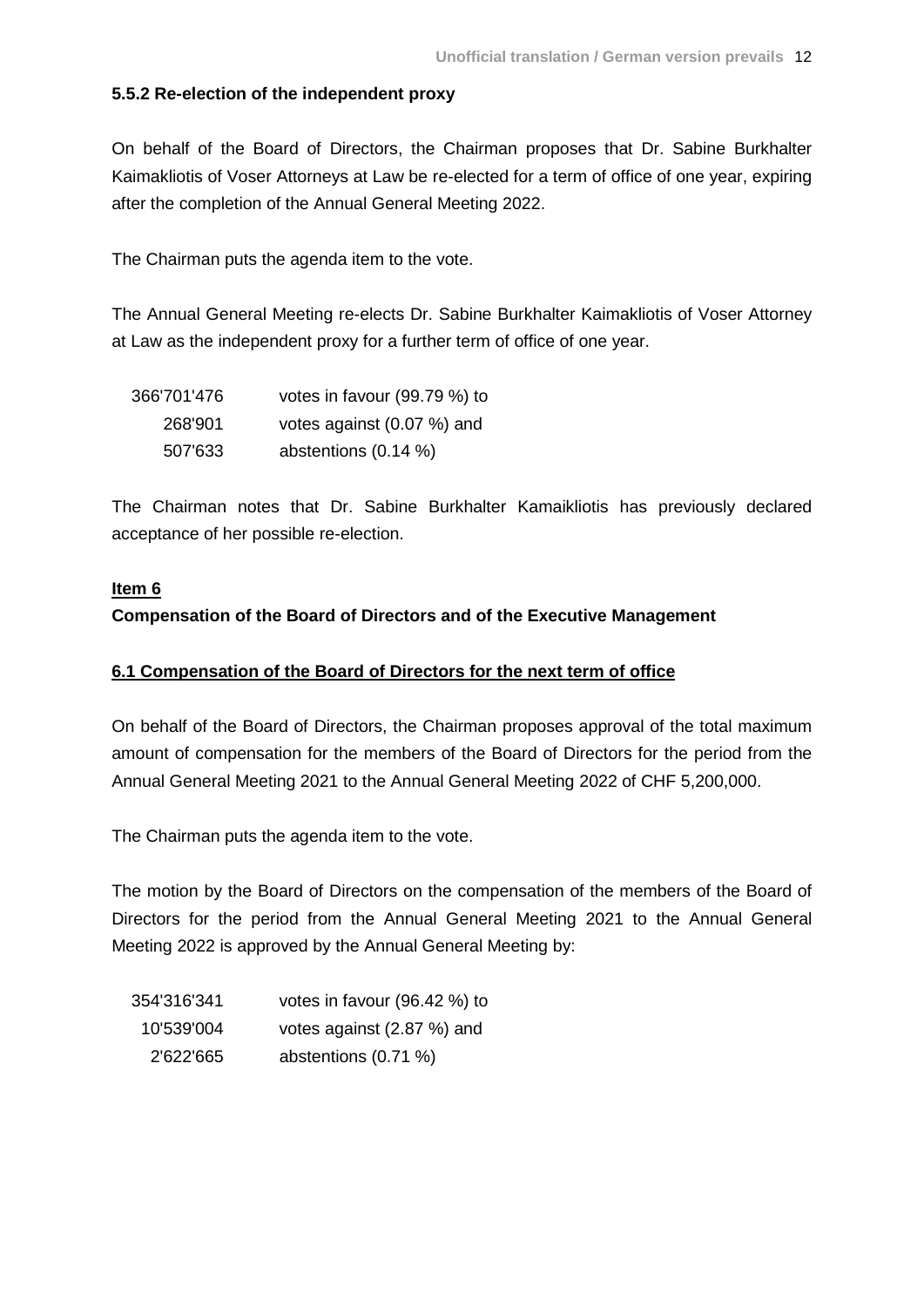## **6.2 Compensation of the Executive Management for the financial year 2022**

On behalf of the Board of Directors, the Chairman proposes approval of the total maximum amount of compensation of the Executive Committee for the financial year 2022 of CHF 42,500,000.

The Chairman puts the agenda item to the vote.

The motion by the Board of Directors on the approval of the total maximum amount of compensation of the members of the Executive Committee for the financial year 2022 is approved by the Annual General Meeting by:

| 339'033'392 | votes in favour (92.26 %) to |
|-------------|------------------------------|
| 26'989'793  | votes against (7.34 %) and   |
| 1'454'825   | abstentions (0.40 %)         |

The Chairman declares the meeting closed at 10.30 am.